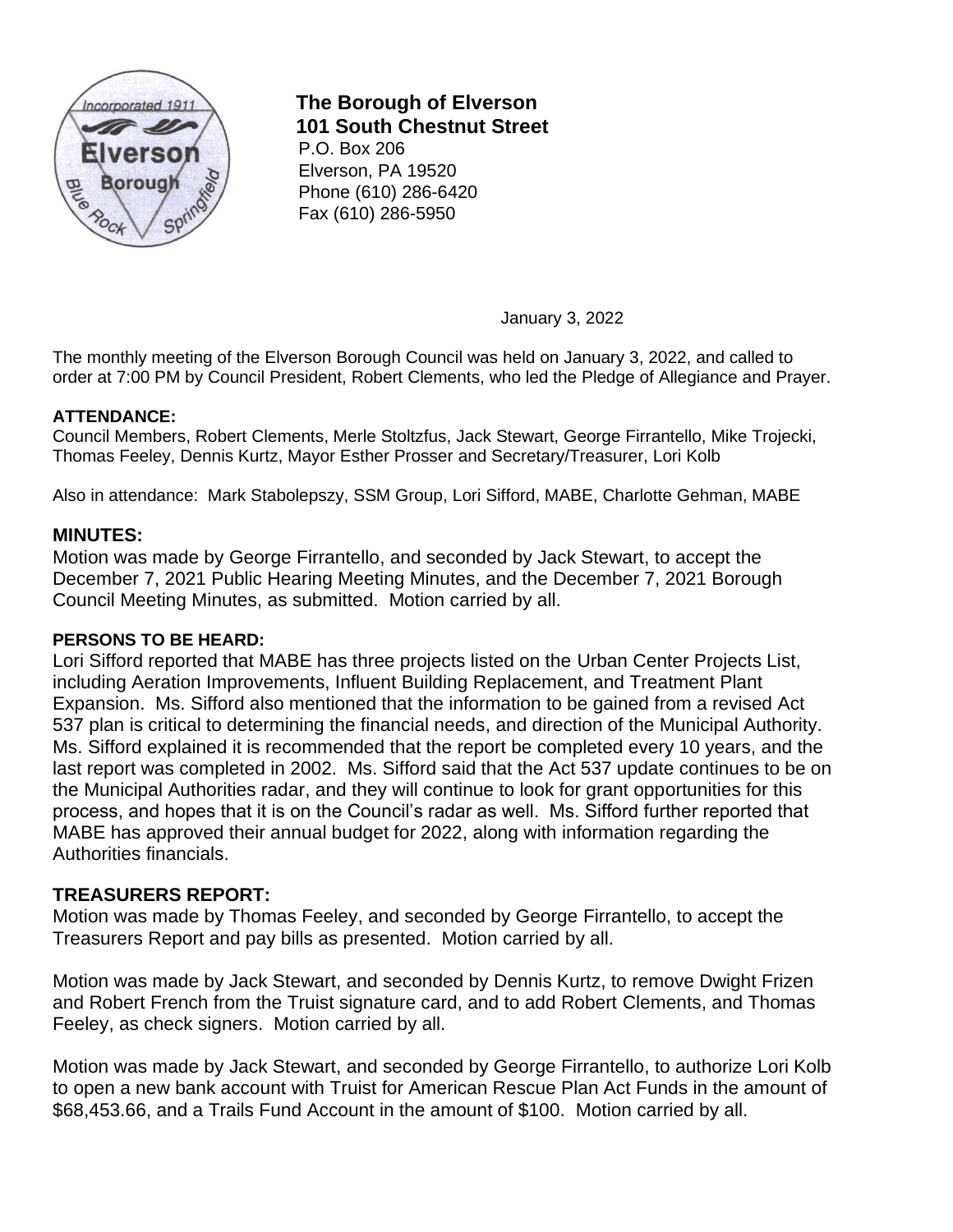## **PRESIDENTS REPORT:**

Robert Clements reviewed the 2022 Twin Valley Fire Department Contract with Council Members.

Motion was made by Merle Stoltzfus, and seconded by Dennis Kurtz, to approve, and authorize Robert Clements to sign the 2022 Twin Valley Fire Department Contract as presented. Motion carried by all.

Robert Clements requested approval to shred 2012 through 2014 Municipal Records.

Motion was made by Merle Stoltzfus, and seconded by Dennis Kurtz, to approve the shredding of Municipal records for the years 2012 through 2014, in accordance with the Municipal Record Manual. Motion carried.

## **BUILDING, GROUNDS STREETS AND LIGHTS:**

Thomas Feeley reported that he will be working with the electrician to complete the work that will need to be done prior to installing the security system at Livingood Park. Mr. Feeley expressed that he felt there should be signs posted, and publication in the newsletter, to inform residents about the security installation at the park. Mr. Feeley also mentioned that an electrical outlet will be installed at the sign for Tim Hennessey's office by the train station on Main Street.

Dennis Kurtz reported that some residents have expressed they are not in favor of the LED Street Lights. Lori Kolb said that she is working with PPL in regard to the availability of a lower lumen bulb, and dimmer covers for those areas where residents have requested them. Lori Kolb will follow up with PPL as to the status of this concern.

## **ENGINEERING:**

Mark Stabolepszy reported on the punch list for the Blue Rock Subdivision, and said he will be reporting on the completion of the project once all work has been satisfied.

Mark Stabolepszy recommended approval of the reduction of the bond for the Blue Rock at Elverson, in the amount of \$145,750 to be released for the items identified in application #1, for after which the remaining balance would be \$200,070.

Motion was made by Merle Stoltzfus, and seconded by Jack Stewart, to approve escrow release application number 1, to reduce the bond for Blue Rock at Elverson by \$145,750, with a remaining balance of \$200,070. Motion carried by all.

Esther Prosser asked about the right of way area at the corner of Park Avenue and Main Street. Mark Stabolepszy said the research on this area has been delayed due to the construction of the Blue Rock development, however, they will be looking into this further, as the plan for the paving project for Park Avenue moves forward.

## **BUILDING AND ZONING:**

Motion was made by Merle Stoltzfus and seconded by George Firrantello, to adopt Resolution No. 2022-01, for Kraft Code Services 2022 updated fee schedule for zoning, permit fees, building permit and inspection fees, plumbing permit fees, electrical permit fees, mechanical permit fees, mandated fees and the Borough's subdivision and land development submission fees. Motion carried by all.